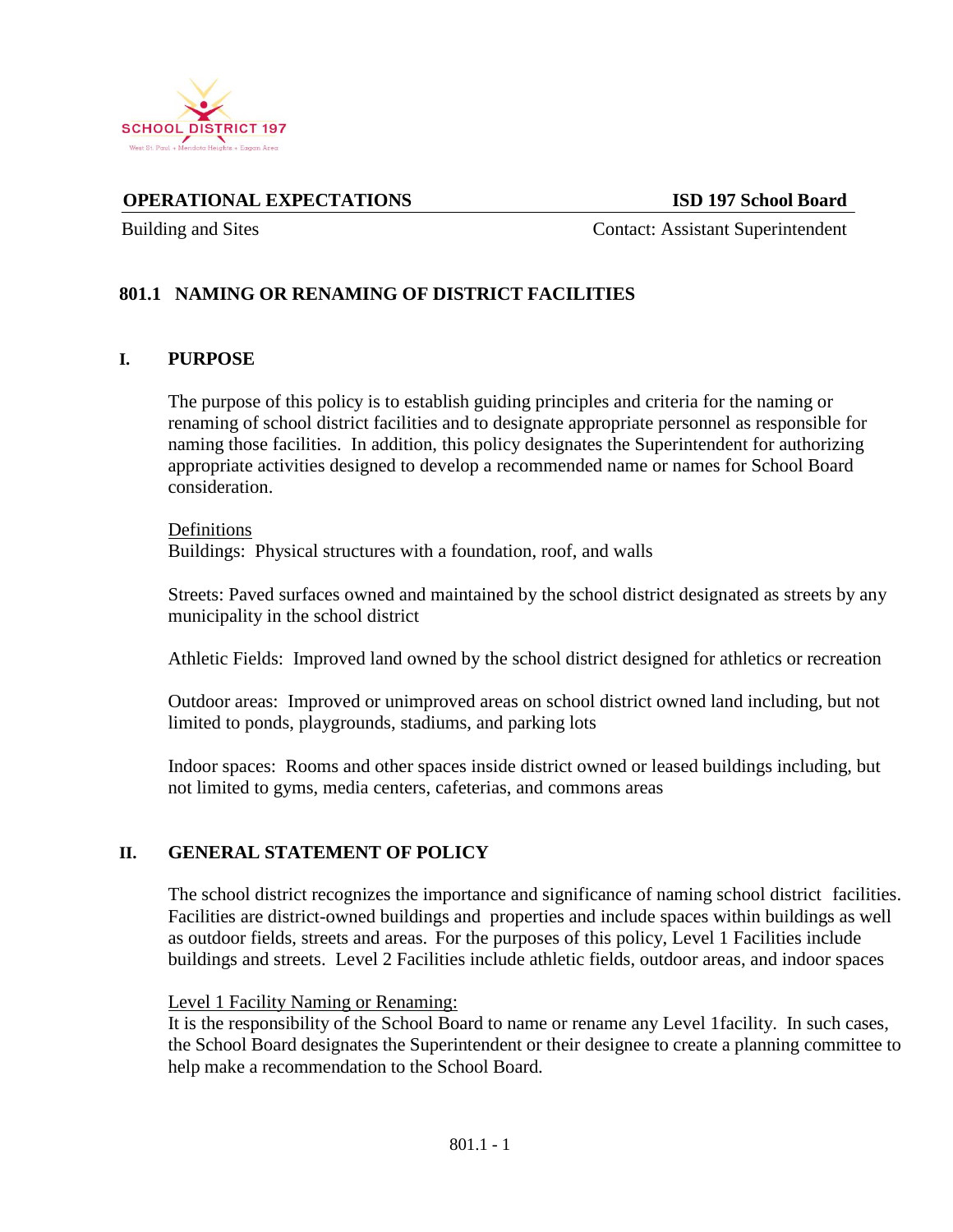Level 2 Facility Naming or Renaming:

It is the responsibility of the Superintendent or their designee to name or rename any Level 2 facility. The Superintendent or their designee will determine if a planning committee is needed. The School Board reserves the right to name or rename any Level 2 facility. In such cases the School Board designates the Superintendent or their designee to create a planning committee to help make a recommendation to the School Board.

# **III. PLANNING COMMITTEE**

### Level 1 Facility

- A. If it is determined that a Level 1 facility should be named or renamed, the Superintendent will establish a committee consisting of the following, but not limited to: communications director, building administrator, two members of the staff, students, and members of the community.
- B. The committee shall make a recommendation to the Superintendent and include the following in their recommendation:
	- A summary of any research of historical and community-based information used to make the recommendation.
	- A summary of the suggestions/comments received from staff, students and members of the community.
	- For names after persons, examples of the criteria for character, contributions, or achievements that the recommended name exemplifies.
- C. The Superintendent of Schools shall bring forth a recommendation from the Planning Committee of not more than three (3) names to the School Board.

## Level 2 Facility

A. If it is determined that a Level 2 facility should be named or renamed, the Superintendent or their designee will determine if a planning committee is needed. If one is needed, the Superintendent or their designee will establish a planning committee and its membership. Membership should include representatives from groups that are the primary users of the facility. The Planning Committee shall recommend to the Superintendent or their designee not more than three (3) names. The Superintendent or their designee shall select the facility name from among the names recommended.

## **IV. GUIDING PRINCIPLES FOR NAMING OR RENAMING FACILITIES**

School District facilities shall be given names likely to retain meaning for students and community members during the projected life of the facility. Further, the Planning Committee will use the District 197 Four-Way Equity Test to guide discussions and recommendations.